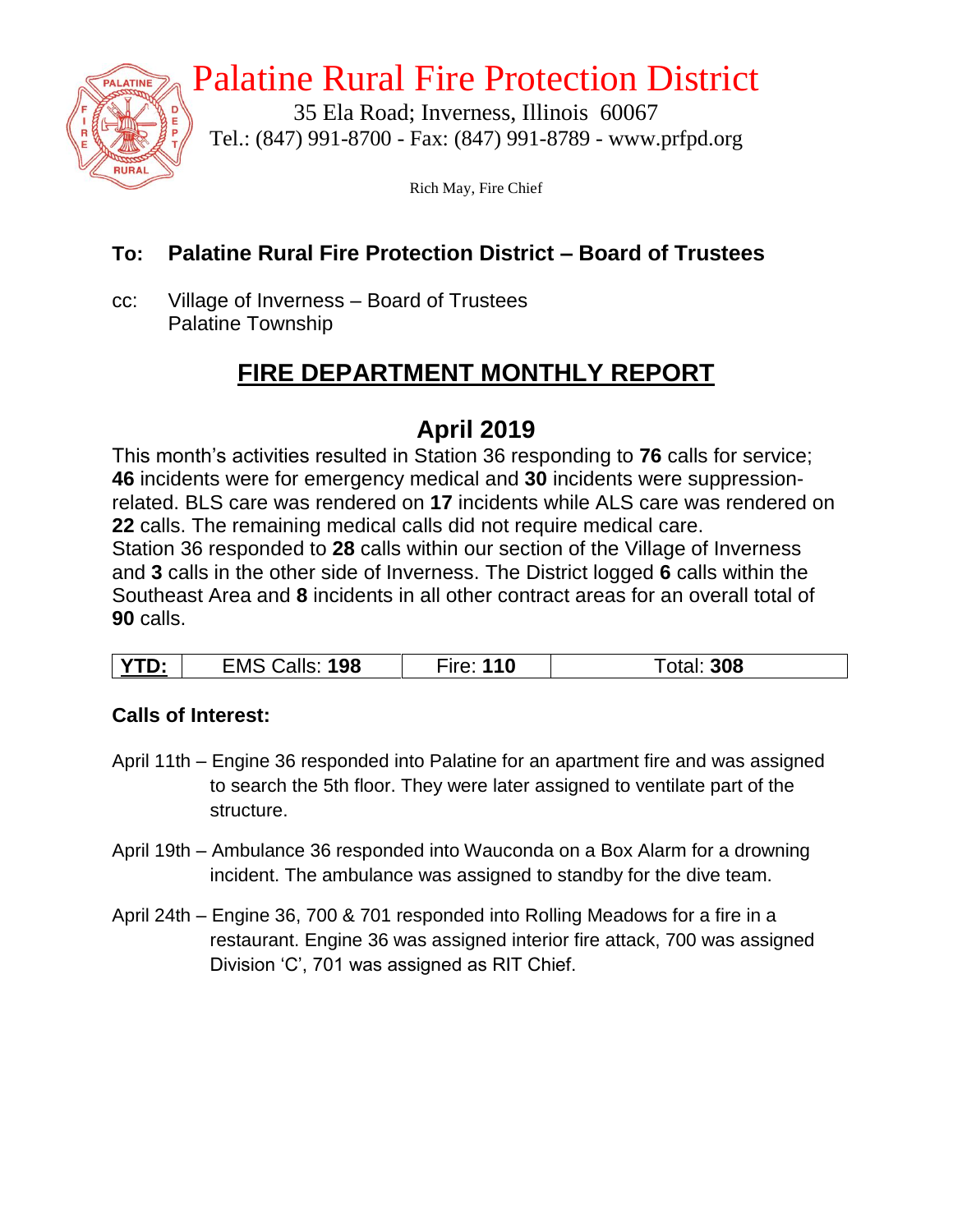|                                                           | Emergent Response Times – Station 36                                       |                         |                    |              |                  |                 |  |  |  |
|-----------------------------------------------------------|----------------------------------------------------------------------------|-------------------------|--------------------|--------------|------------------|-----------------|--|--|--|
| <b>Inverness, Little City and Palatine Rural District</b> |                                                                            |                         |                    |              |                  |                 |  |  |  |
|                                                           | <b>Six Minute Response Benchmark</b>                                       |                         |                    |              |                  |                 |  |  |  |
|                                                           |                                                                            |                         | <b>District 36</b> |              |                  |                 |  |  |  |
|                                                           |                                                                            | <b>YES</b><br><b>NO</b> |                    |              |                  |                 |  |  |  |
|                                                           |                                                                            |                         |                    |              |                  |                 |  |  |  |
|                                                           |                                                                            |                         |                    |              |                  | <b>Total</b>    |  |  |  |
|                                                           |                                                                            | Average                 |                    | <b>Total</b> | Average          |                 |  |  |  |
|                                                           | <b>Number of</b><br><b>Number of</b><br><b>Response</b><br><b>Response</b> |                         |                    |              | <b>Number of</b> | <b>Response</b> |  |  |  |
|                                                           | <b>Responses</b>                                                           | Time                    | <b>Responses</b>   | Time         |                  |                 |  |  |  |
| Total                                                     | 29                                                                         | 4:37                    | 6                  | 7:13         | 35               | 5:04            |  |  |  |

# **Emergent Response Times – Station 36**

Percentages: Responded six minutes or under: Average: **83%**

#### **Emergent Response Times – Station 36 Inverness, Little City and Palatine Rural District**

|                  | <b>12 Month View</b><br><b>Six Minute Response Benchmark</b>                                                                                                    |                    |                |      |                                                      |                                                           |  |
|------------------|-----------------------------------------------------------------------------------------------------------------------------------------------------------------|--------------------|----------------|------|------------------------------------------------------|-----------------------------------------------------------|--|
|                  |                                                                                                                                                                 |                    |                |      |                                                      |                                                           |  |
|                  |                                                                                                                                                                 | <b>YES</b>         | <b>NO</b>      |      |                                                      |                                                           |  |
|                  | Average<br>Average<br><b>Number of</b><br><b>Response</b><br>Number of<br><b>Response</b><br><b>Time</b><br><b>Time</b><br><b>Responses</b><br><b>Responses</b> |                    |                |      | <b>Total</b><br><b>Number of</b><br><b>Responses</b> | <b>Total</b><br>Average<br><b>Response</b><br><b>Time</b> |  |
| <b>April</b>     | 29                                                                                                                                                              | 4:32               | 8              | 6:59 | 37                                                   | 5:04                                                      |  |
| <b>May</b>       | 26                                                                                                                                                              | 4:35<br>10<br>7:19 |                | 36   | 5:20                                                 |                                                           |  |
| June             | 40                                                                                                                                                              | 4:27               | 8<br>6:39      |      | 48                                                   | 4:49                                                      |  |
| July             | 12<br>39<br>4:28                                                                                                                                                |                    |                | 6:49 | 51                                                   | 5:01                                                      |  |
| <b>August</b>    | 39<br>4:02                                                                                                                                                      |                    | $\overline{7}$ | 6:31 | 46                                                   | 4:24                                                      |  |
| <b>September</b> | 34                                                                                                                                                              | 4:18               | 9              | 6:38 | 43                                                   | 4:48                                                      |  |
| <b>October</b>   | 28                                                                                                                                                              | 4:32               | 8              | 6:35 | 36                                                   | 4:59                                                      |  |
| <b>November</b>  | 30                                                                                                                                                              | 4:42               | 8              | 7:00 | 38                                                   | 5:11                                                      |  |
| <b>December</b>  | 37<br>12<br>4:25<br>6:48                                                                                                                                        |                    | 49             | 5:00 |                                                      |                                                           |  |
| January          | 27<br>4:49<br>16<br>7:06                                                                                                                                        |                    | 43             | 5:40 |                                                      |                                                           |  |
| <b>February</b>  | 28                                                                                                                                                              | 15<br>4:41<br>6:52 |                | 43   | 5:27                                                 |                                                           |  |
| <b>March</b>     | 31                                                                                                                                                              | 4:17               | 10             | 6:36 | 41                                                   | 4:51                                                      |  |
| <b>Total</b>     | 388                                                                                                                                                             | 4:28               | 123            | 6:51 | 511                                                  | 5:02                                                      |  |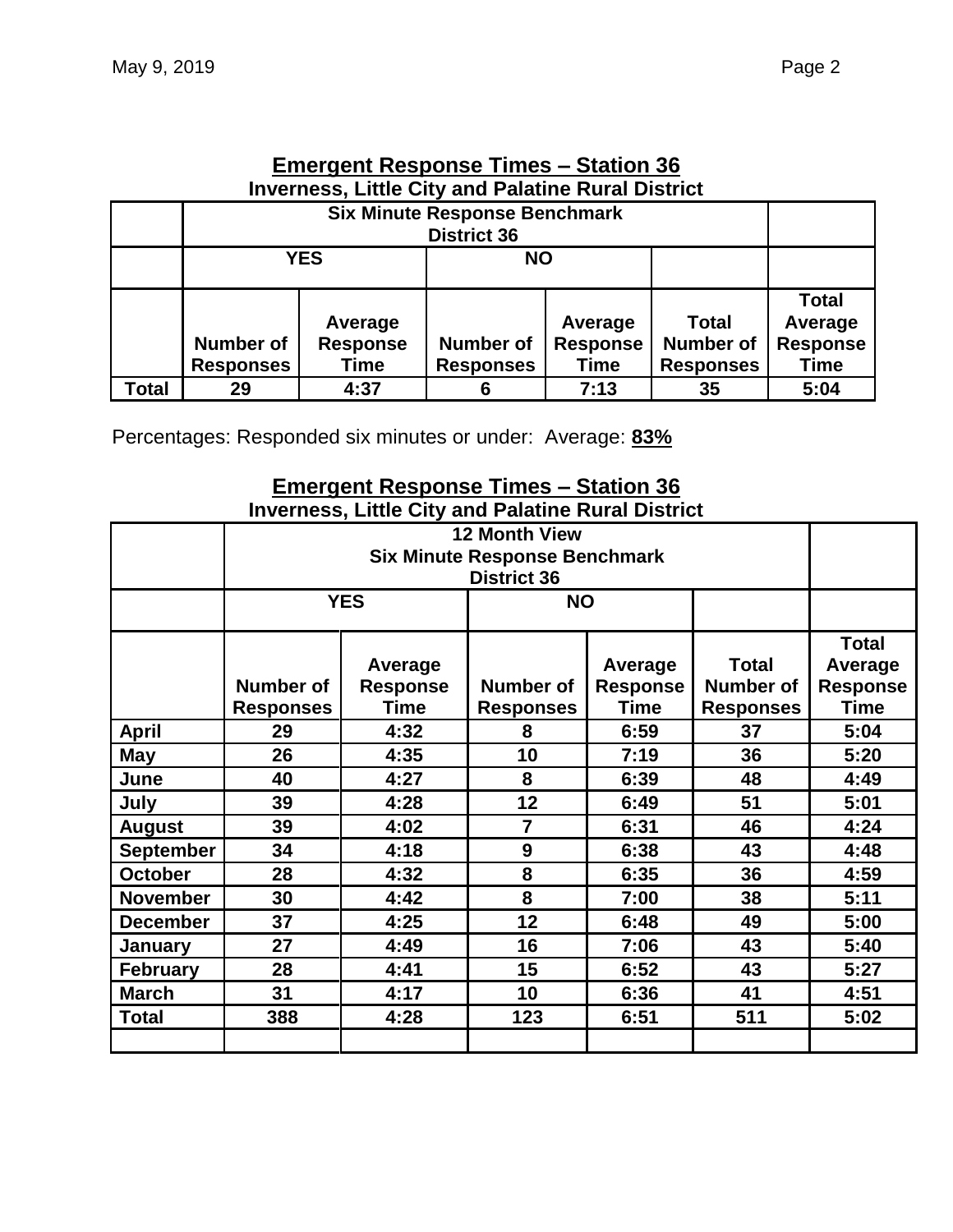## **Inverness Responses**

|              |                  | <b>YES</b>      |                  |                 |                  |                 |
|--------------|------------------|-----------------|------------------|-----------------|------------------|-----------------|
|              |                  |                 |                  |                 | <b>Total</b>     | <b>Total</b>    |
|              |                  | Average         |                  | Average         |                  | Average         |
|              | <b>Number of</b> | <b>Response</b> | <b>Number of</b> | <b>Response</b> |                  | <b>Response</b> |
| Zone         | <b>Responses</b> | <b>Time</b>     | <b>Responses</b> | <b>Time</b>     | <b>Responses</b> | <b>Time</b>     |
| <b>INBF</b>  |                  |                 |                  | 8:33            |                  | 8:33            |
| <b>INV</b>   | 23               | 4:42            | 3                | 26<br>6:40      |                  | 4:56            |
| <b>Total</b> | 23               | 4:42            |                  | 7:09            | 27               | 5:04            |

Percentages: Responded six minutes or under: Average: **85%**

| <b>INBF</b> | Inverness-Barrington Countryside |
|-------------|----------------------------------|
| <b>INV</b>  | <b>Inverness-Palatine Rural</b>  |

## **Mutual Aid/Auto Aid**

|                               | <b>Received</b> |      |               | Given |
|-------------------------------|-----------------|------|---------------|-------|
|                               | <b>Mutual</b>   | Auto | <b>Mutual</b> | Auto  |
| <b>Barrington Countryside</b> |                 |      |               |       |
| <b>Barrington</b>             |                 |      |               |       |
| <b>Hoffman Estates</b>        |                 |      |               |       |
| Palatine                      | 2               | 10   | 14            |       |
| <b>Rolling Meadows</b>        |                 | 8    | 3             |       |
| Wauconda                      |                 |      |               |       |